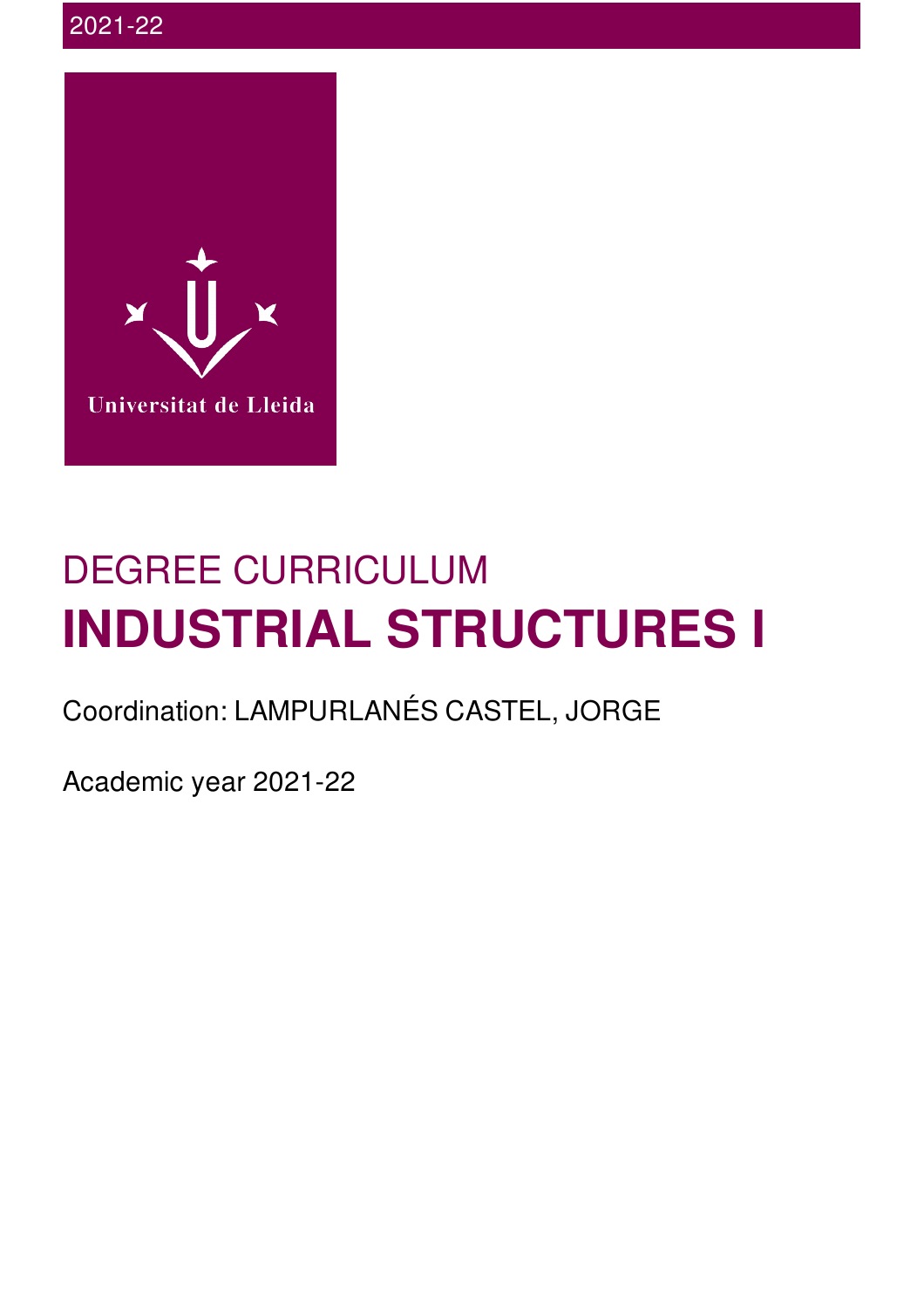## Subject's general information

| Subject name                                       | <b>INDUSTRIAL STRUCTURES I</b>                               |               |              |                   |                   |                      |
|----------------------------------------------------|--------------------------------------------------------------|---------------|--------------|-------------------|-------------------|----------------------|
| Code                                               | 14528                                                        |               |              |                   |                   |                      |
| <b>Semester</b>                                    | <b>UNDEFINED</b>                                             |               |              |                   |                   |                      |
| <b>Typology</b>                                    | Degree                                                       |               | Course       |                   | Character         | Modality             |
|                                                    | Master's Degree in Industrial<br>Engineering (M 2021)        |               | $\mathbf{1}$ | <b>COMPULSORY</b> |                   | Attendance-<br>based |
|                                                    | Master's Degree in Industrial<br>$\mathbf{1}$<br>Engineering |               |              |                   | <b>COMPULSORY</b> | Attendance-<br>based |
| <b>Course number of</b><br>credits (ECTS)          | 6                                                            |               |              |                   |                   |                      |
| Type of activity, credits,<br>and groups           | <b>Activity</b><br>type                                      | <b>PRAULA</b> |              |                   | <b>TEORIA</b>     |                      |
|                                                    | <b>Number of</b><br>credits                                  | 3             |              |                   | 3                 |                      |
|                                                    | <b>Number of</b><br>groups                                   | 1             |              | $\mathbf{1}$      |                   |                      |
| <b>Coordination</b>                                | LAMPURLANÉS CASTEL, JORGE                                    |               |              |                   |                   |                      |
| <b>Department</b>                                  | AGRICULTURAL AND FOREST ENGINEERING                          |               |              |                   |                   |                      |
| <b>Teaching load</b><br>distribution between       | 6 ECTS x 25 h/ECTS = 150 h                                   |               |              |                   |                   |                      |
| lectures and<br>independent student<br>work        | 40% face-to-face == > 60 h<br>60% independent work $==$ 90 h |               |              |                   |                   |                      |
| <b>Important information</b><br>on data processing | Consult this link for more information.                      |               |              |                   |                   |                      |
| Language                                           | Catalan and Spanish                                          |               |              |                   |                   |                      |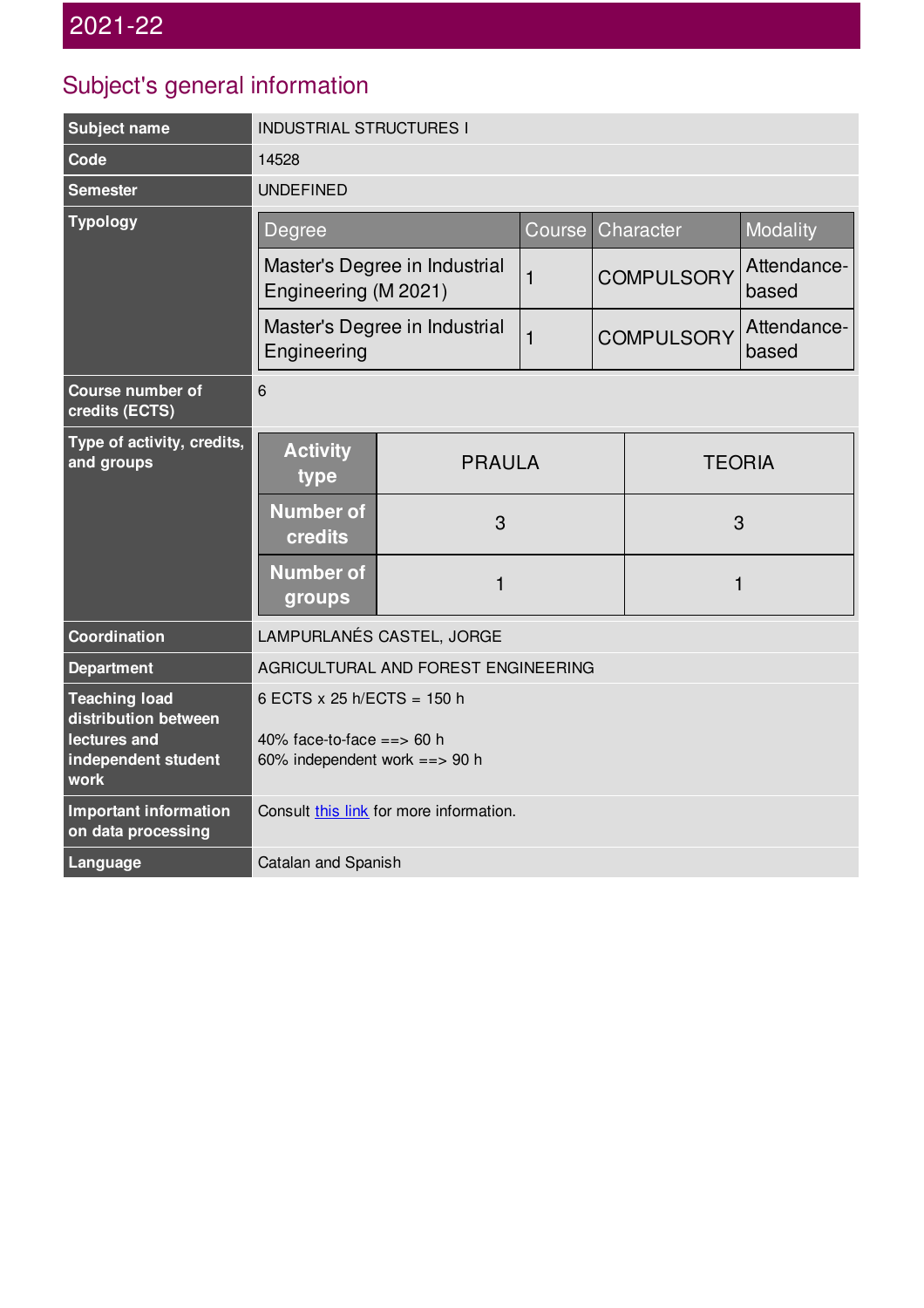| Teaching staff            | E-mail addresses          | <b>Credits</b><br>taught by<br>teacher | Office and hour of attention |
|---------------------------|---------------------------|----------------------------------------|------------------------------|
| LAMPURLANÉS CASTEL, JORGE | jorge.lampurlanes@udl.cat | 6                                      |                              |
| NOGUES AYMAMI, MIQUEL     | miquel.nogues@udl.cat     | 0                                      |                              |

## Subject's extra information

"Industrial Structures I" belongs to Module II: "Facilities, plants and complementary constructions". It addresses the foundations of calculation and sizing of steel and reinforced concrete structures for industrial facilities, according to the current construction codes. These contents are complemented and expanded in "Design and calculus of steel structures", elective subject from the 2<sup>nd</sup> year.

Advice:

We advise you to refresh your knowledge on Strength of Materials and Structural Analysis for a better understanding of the subject.

#### **IMPORTANT NOTICE**:

It is **COMPULSORY** that the students bring the following elements of individual protection (EPI) to the practices at the laboratory.

- Laboratory gown from UdL (unisex)
- Protection glasses
- Mechanical protection gloves

They can be purchased through the shop Údels of the UdL:

C/ Jaume II, 67 baixos Centre the Cultures i Cooperació Transfronterera

#### <http://www.publicacions.udl.cat/>

The use of other elements of protection (for example caps, masks, gloves of chemical or electrical risk, etc.) will depend on the type of practice to be done. In that case, the teacher will inform of the necessity of specific EPI.

Not bringing the EPI's described or not fulfilling the norms of general security that are detailed below imply that the student can not access to the laboratories or have to go out of them. The no realization of the practices for this reason imply the **consequences in the evaluation** of the subject that are described in this course guide.

#### **GENERAL NORMS OF SECURITY IN LABORATORY PRACTICES**

- Keep the place of realisation of the practices clean and tidy. The table of work has to be free from backpacks, folders, coats...
- No short trousers or short skirts are allowed in the laboratory.
- Closed and covered footwear is compulsory in the laboratory.
- Long hair needs to be tied.
- Keep the laboratory gown laced in order to be protected from spills of chemicals.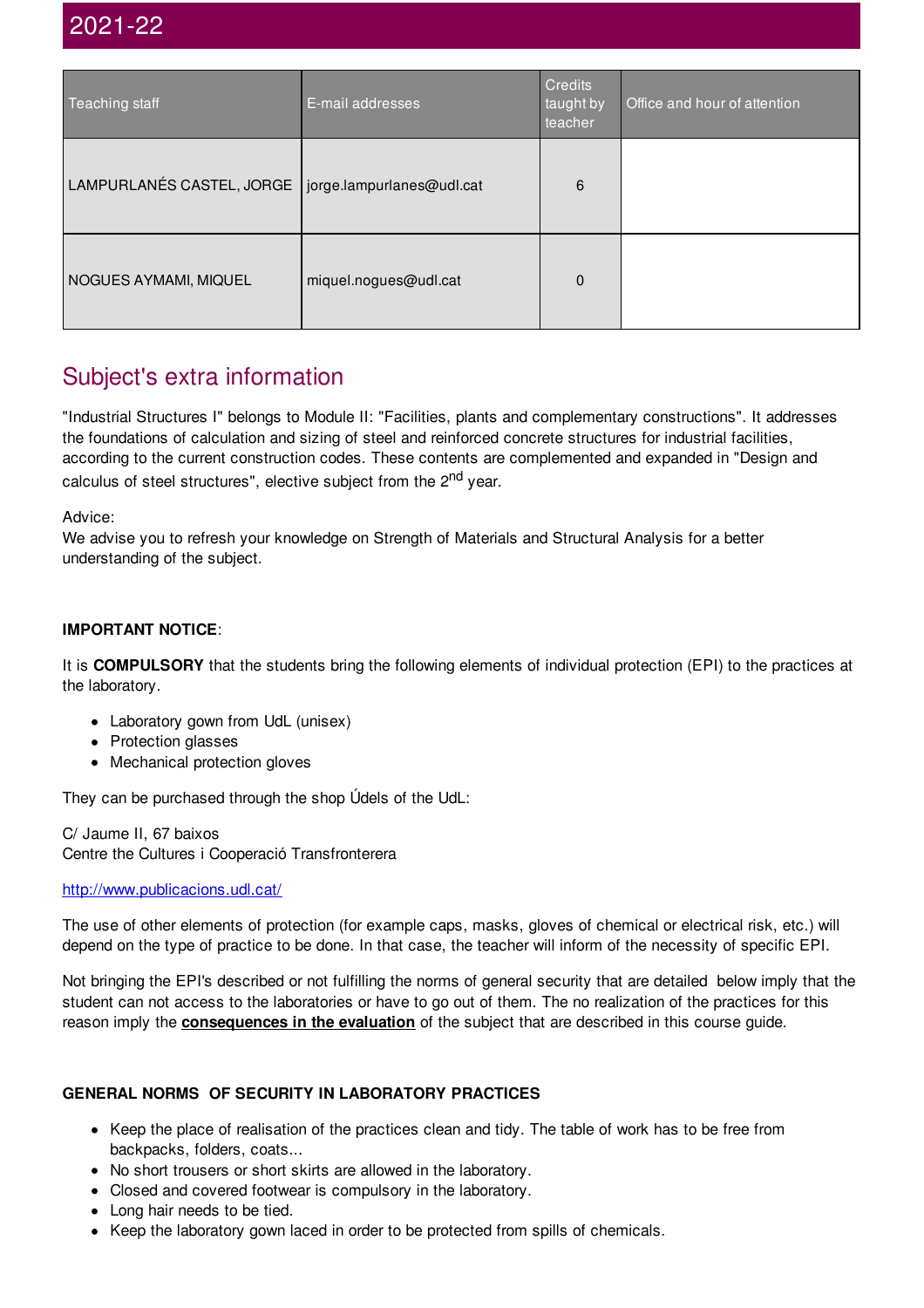- Bangles, pendants or wide sleeves are not allowed as they can be trapped.
- Avoid the use of contact lenses, since the effect of the chemical products is much bigger if they enter between the contact lenses and the cornea. Protection over-glasses can be purchased.
- No food or drink is allowed in the laboratory.
- It is forbidden to smoke in the laboratories.
- Wash your hands whenever you have contact with a chemical product and before going out of the laboratory.
- Follow the instructions of the teacher and of the laboratory technicians and ask for any doubt on security.
- For further information, you can check the following document of the *Servei de Prevenció de Riscos Laborals de la UdL*: <http://www.sprl.udl.cat/alumnes/index.html>

## Learning objectives

#### **GENERAL PURPOSE OF THE SUBJECT**

**Provide** students with the **knowledge** and **techniques**, **tools**, **skills** and **abilities** needed to effectively **direct** and **administer** the **construction** of and industrial facility, both phases: **design** and **implementation**.

#### **The achievement of this overall objective is summarised as:**

- **Start student orientation** towards the design and selection of the best solution to every construction problem that confronts, supported by a methodology.
- **Develop and conduct design** of building elements, at a basic level.
- **To know the different options** which require the implementation of an engineering project through a good understanding of the basic building blocks.
- **The technical capacity** to formulate projects in engineering, and their planning and program.
- **Establish solid bases** in the subjects treated, because if the fundamentals have been assimilated properly, the student will have greatly facilitated the development of their careers**.**

### **Competences**

#### **Basic competences set in Royal decree 861/2010 and Order CIN/311/2009:**

CB2 To be able to apply the knowledge gained and to solve problems in new environments in wider contexts (or multidisciplinary) related with the area of study.

#### **General competences set in ORDEN CIN/311/2009 and EPS criteria:**

- CG1 Capacity of planning and organizing the personal work.
- CG4 Capacity to conceive, design and implement projects and/or provide new solutions, using the tools that the engineering offers.
- CG5 To be motivated for the quality and the steady improvement.
- CG6 To have suitable knowledge of the scientific and technological issues of: mathematical, analytical and numerical methods in engineering, electrical engineering, energetic engineering, chemical engineering, mechanical engineering, mechanics of continuous means, industrial electronics, automation, manufacture, material, quantitative methods of management, industrial computing, urbanism, infrastructures, etc.
- CG7 To project, calculate and design products, processes, installations and plants.
- CG9 To do research, development and innovation in products, processes and methods.

#### **Specific competences set in ORDEN CIN/311/2009:**

- CE9 Capacity for the design, construction and exploitation of industrial plants.
- CE10 Knowledge on construction, building, installations, infrastructures and urbanism in the field of the industrial engineering.
- CE11 Knowledge and capacities for the calculation and design of structures.
- CE13 Knowledge on methods and techniques of transportation and industrial maintenance services.

#### **Cross-disciplinary competences approved by the Plenary Commission of the Degrees of Industrial Engineering, Computer Engineering and Building Engineering, gathered in June 16th, 2008:**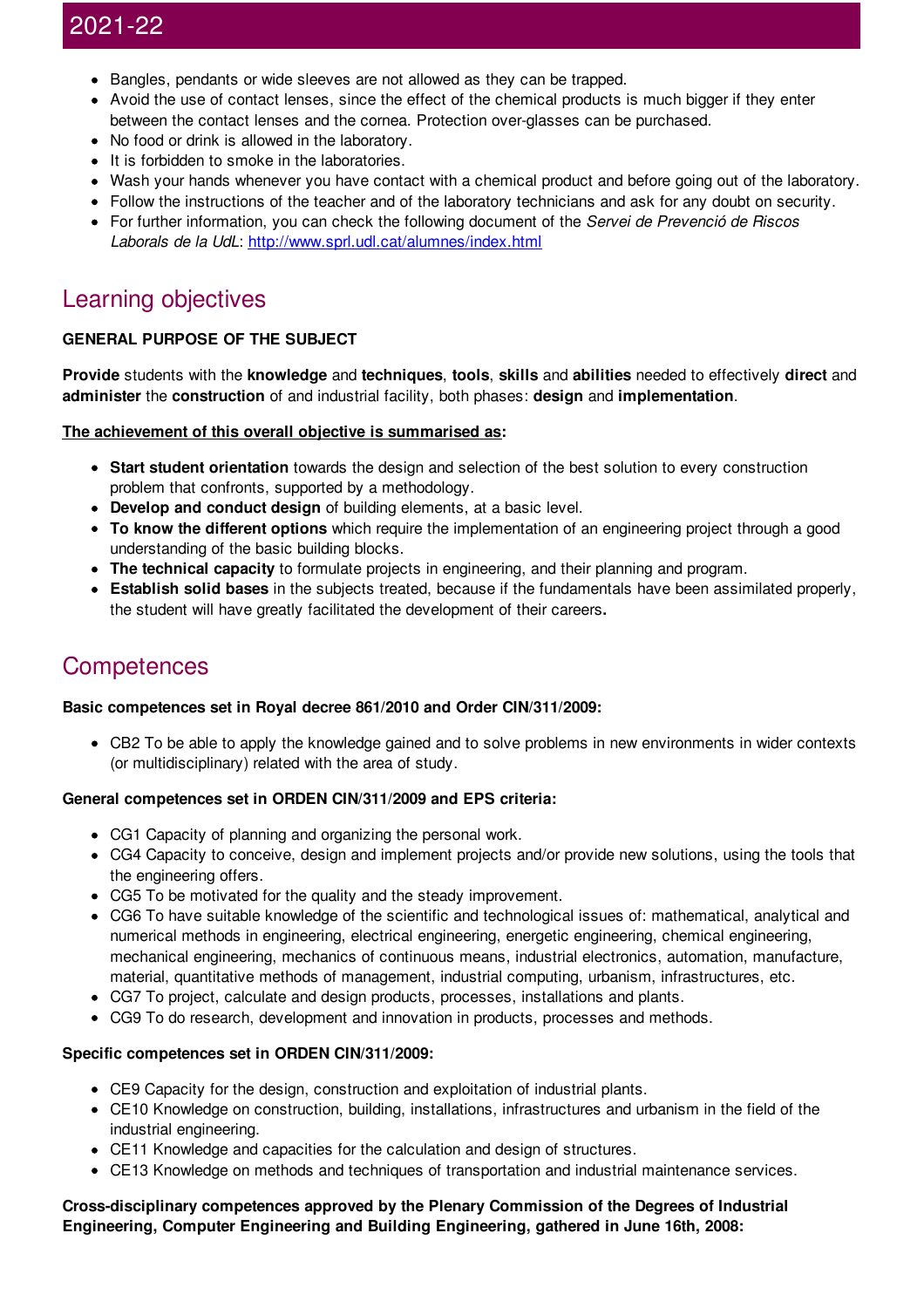CT3 Mastering ICT's.

## Subject contents

#### **Theoretical contents:**

#### **Lesson 1. Introduction.**

- 1.1. Industrial warehouses: Structural typology.
- 1.2. Project of building structures.
- 1.3. Qualitative structural analysis.
- 1.4. Approximate structural analysis.
- 1.5. Actions and their combination.

#### **Lesson 2. Steel structures.**

- 2.1. Industrial warehouses of steel structure.
- 2.2. The steel as a construction material.
- 2.2. Sizing of steel bars.

#### **Lesson 3. Structures of reinforced concrete.**

- 3.1. Concrete, reinforcements and durability.
- 3.2. Beams and columns.
- 3.3. Unidirectional slabs.
- 3.4. Shallow foundations.
- 3.5. Retaining walls.

#### **Practical contents:**

- Commercial software to design steel and reinforced concrete structures.
- Preparation of concrete specimens.
- Determination of the characteristic strength of the concrete.

#### **Site visits:**

- Concrete manufacturing plant.
- Factory of cold formed profiles.
- Factory of metal structures.

## **Methodology**

Next teaching methodologies will be used:

- Lectures: The contents of the subjects are exposed orally by a teacher without the active participation of students.
- Problem solving: Applying the theory to solve specific situations.
- Reading: The legal texts related to the subjects.
- Teamwork: Learning activity that should be done through collaboration between members of a group.
- Problem Based learning: Problem-based learning is used as a method of promoting learning from selected problems of real life.
- Practice: Enables implement and configure, in practice, the theory of a field of knowledge in a specific context.
- Visit: activity of a group of students, led by teachers, which consist of going to see a certain place to get actual information to favour the learning process.

During the **class sessions** what is wanted to be achieved is the active participation of the students so that each class would be an enriching experience (**Active class**). To achieve this, various methods are used before, during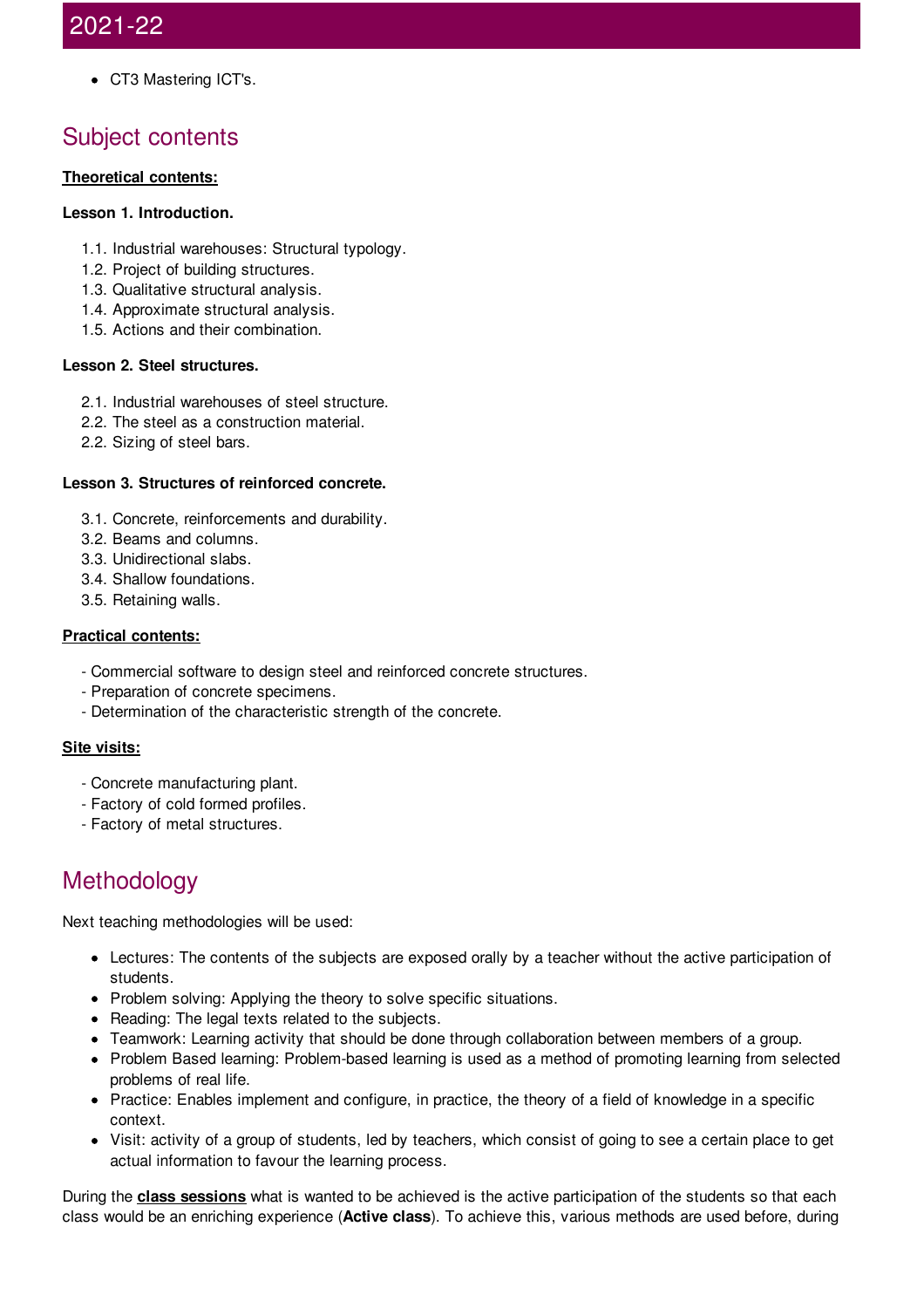and after the class:

- Before the class (**Reversed class**):
	- To read the rules related to the topic to be developed during that week.

- A questionnaire on the reading conducted to detect the points not been understood. There will be a classification of students based on the number of questions answered correctly (**Gamification**).

• During the class:

- Explanation of the topic with particular emphasis on especially difficult aspects, according to the results of the questionnaire.

- To ask questions and give students time to: think about them individually, discuss them with the neighbour (peer instruction), and discuss them with the class.

- Resolution of exercises in class by splitting them in different sections to be solved by groups of students.

- After the class:
	- Solved and unsolved exercises would be available for self-evaluation.

To enhance **teamwork** of the students, **project-based learning** would be used. The students must organize in teams and project a structure for an industrial facility. This will allow them to apply the course contents in a real context.

## Development plan

| <b>Week</b>  | Methodology                                         | <b>Topics</b>                                                                                                              | Face-<br>to-<br>face<br>hours | <b>Autonomous</b><br>work hours |
|--------------|-----------------------------------------------------|----------------------------------------------------------------------------------------------------------------------------|-------------------------------|---------------------------------|
| $\mathbf{1}$ | Active class<br>Problem solving                     | Introduction. Class project.<br>1.1. Industrial warehouses: Structural<br>typology<br>1.2. Project of building structures. | $\overline{4}$                | 6                               |
| 2            | Active class<br>Problem solving<br><b>Practices</b> | 1.3. Qualitative analysis of structures.                                                                                   | $\overline{4}$                | 6                               |
| 3            | Active class<br>Problem solving                     | 1.4. Approximate analysis of structures.                                                                                   | $\overline{4}$                | 6                               |
| 4, 5         | Active class<br>Problem solving                     | 1.5. Actions and their combination.                                                                                        | 8                             | 12                              |
| 6, 7         | Active class<br>Problem solving                     | 2.1. Industrial warehouses of steel<br>structure.<br>2.2. Steel as a construction material.<br>2.3. Sizing of steel bars.  | 8                             | 12                              |
| 8            | <b>Visit</b>                                        | Concrete and metal structures factories.                                                                                   | $\overline{4}$                | 6                               |
| 9            | Assessment: exam                                    | 1st term                                                                                                                   | 3                             |                                 |
| 10           | Active class<br>Problem solving<br><b>Practices</b> | 3.1. Concrete, reinforcements and<br>durability. Concrete dosage                                                           | $\overline{4}$                | 6                               |
| 11           | Active class<br>Problem solving                     | 3.2. Beams and columns.                                                                                                    | 4                             | 6                               |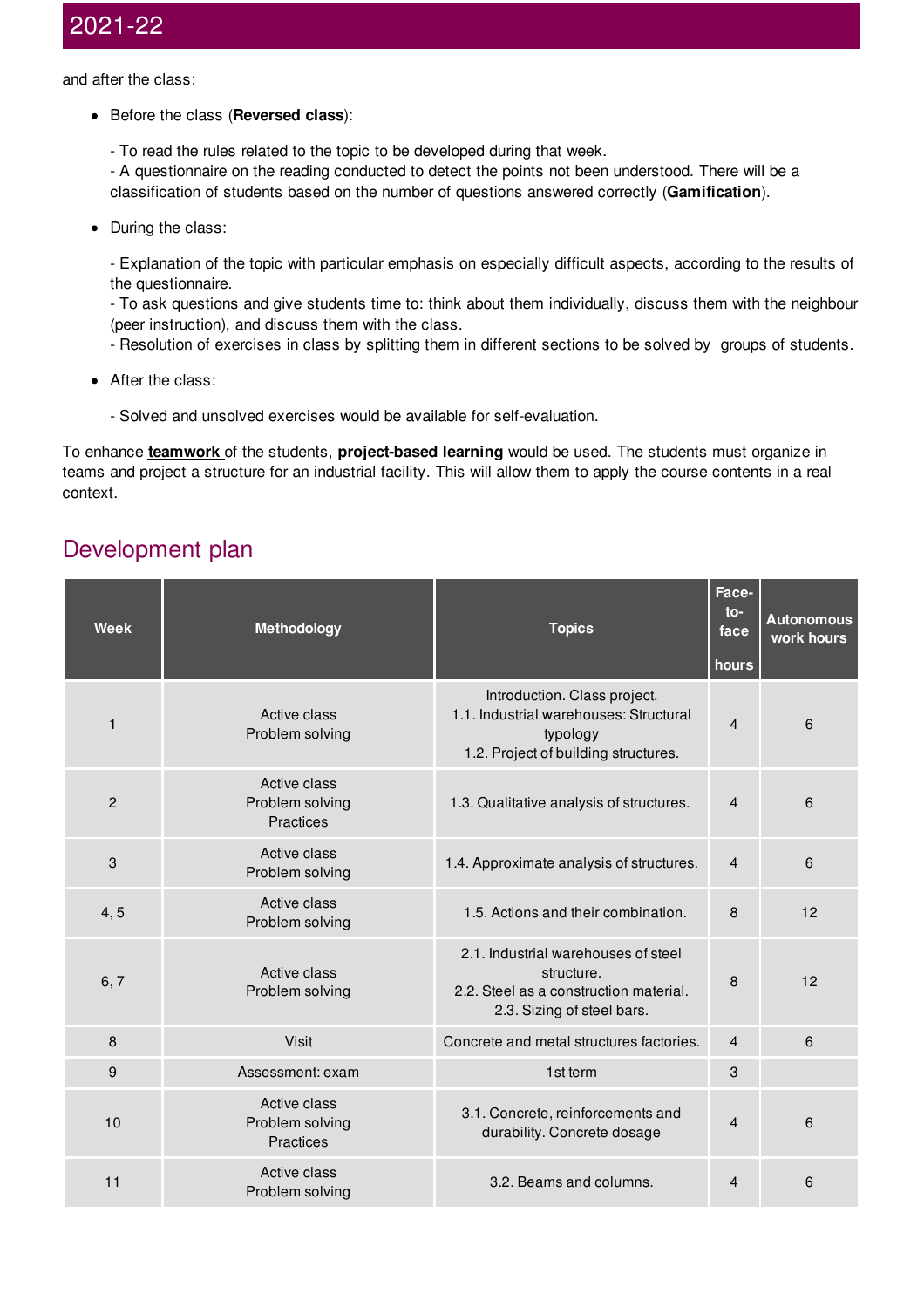| 12         | Active class<br>Problem solving | 3.3. Unidirectional slabs.                                                                                        | $\overline{4}$ | 6 |
|------------|---------------------------------|-------------------------------------------------------------------------------------------------------------------|----------------|---|
| 13         | Active class<br>Problem solving | 3.4. Shallow foundations.                                                                                         | $\overline{4}$ | 6 |
| 14         | <b>Practices</b>                | Computer sizing of reinforced concrete<br>structures.<br>Determination of the characteristic<br>concrete strength | 4              | 6 |
| 15         | Active class<br>Problem solving | 3.5. Retaining walls.                                                                                             | $\overline{4}$ | 6 |
| 16         | Assessment: exam                | 2nd term                                                                                                          | 3              |   |
| 17, 18, 19 | Assessment: exam                | Resit                                                                                                             | $3-6$          |   |

## **Evaluation**

| <b>Goals</b>     | <b>Assessment</b><br>activities                                 | Criteria <sup>1</sup>          | %                       | <b>Date</b>                               | C/NC<br>$\overline{2}$        | $\mathsf{I}/\mathsf{T}$<br>$\overline{3}$ | <b>Remarks</b>                                                                         |
|------------------|-----------------------------------------------------------------|--------------------------------|-------------------------|-------------------------------------------|-------------------------------|-------------------------------------------|----------------------------------------------------------------------------------------|
| Lessons<br>1 & 2 | Questionnaires<br>Exam $4$<br>Class project:<br>industrial hall | Mark $\geq$ 4<br>Mark $\geq 5$ | $\mathbf 0$<br>20<br>30 | Every<br>week<br>Week 9<br>Week 9         | $\vee$<br>$\circ$<br>$\Omega$ | G                                         | The access to the questionnaires will<br>close at the designed date<br>2 person teams. |
| Lesson 3         | Questionnaires<br>Exam $4$<br>Class project:<br>building        | Mark $\geq$ 4<br>Mark $\geq 5$ | $\pmb{0}$<br>20<br>30   | Every<br>week<br>Week<br>16<br>Week<br>16 | $\vee$<br>$\circ$<br>$\circ$  | G                                         | The access to the questionnaires will<br>close at the designed date<br>2 person teams. |
| Retest           | Exam $4$                                                        | Mark $\geq$ 5                  | variable <sup>5</sup>   | Week<br>19                                | O <sup>6</sup>                |                                           |                                                                                        |

Students who work, do dual training or internships in companies and duly justify it, may request an alternative assessment during the first fortnight of classes.

 $1$  The minimum mark to average is 4 for exams and 5 for class projects. In the even of any part marked below the minimum mark, the global mark would be the mark of the part with lower mark.

<sup>2</sup> Compulsory / Not Compulsory.

<sup>3</sup> Individual / Team.

<sup>4</sup>The exam includes: Short answer questions (30%) + Problems with documentation (70%). Allowed documentation: presentations, codes, formula sheet. Examples or solved problems will not be allowed.

<sup>5</sup> Depending on the Lessons to retest.

 $6$  For those with parts marked below the minimum mark.

## **Bibliography**

#### **Basic references**

Ministerio de Fomento. Codigo Técnico de la Edificación (CTE). Avalaible at: <http://www.codigotecnico.org>